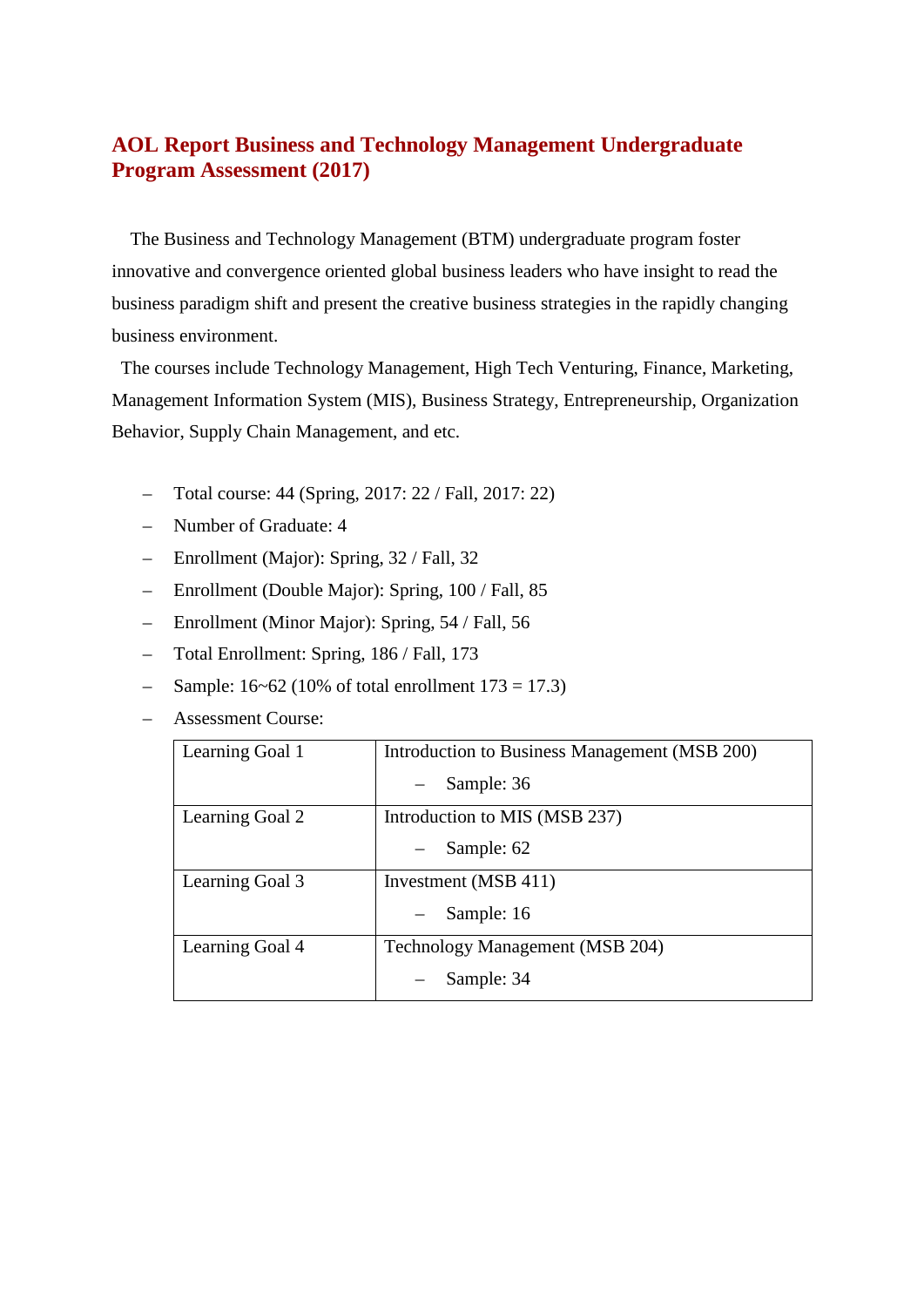# *Overview of Assessment*

| <b>Business and Technology Management Undergraduate Assessment:</b>                                                                                                                                                                  |                                                                                             |                                                                                    |  |  |  |  |  |  |
|--------------------------------------------------------------------------------------------------------------------------------------------------------------------------------------------------------------------------------------|---------------------------------------------------------------------------------------------|------------------------------------------------------------------------------------|--|--|--|--|--|--|
| <b>Learning Goal 1</b>                                                                                                                                                                                                               |                                                                                             |                                                                                    |  |  |  |  |  |  |
| Students apply analytical, critical and integrative thinking.                                                                                                                                                                        |                                                                                             |                                                                                    |  |  |  |  |  |  |
| Learning Objective                                                                                                                                                                                                                   | Sample                                                                                      | Methods                                                                            |  |  |  |  |  |  |
| (L11) Students can synthesize and apply the<br>information within and across disciplines.<br>(L12) Students can formulate, identify and<br>apply an appropriate, qualitative or<br>quantitative methodology for solving<br>problems. | Introduction to<br><b>Business</b><br>Management (MSB)<br>200) in Fall<br>Semester $(N=36)$ | $(L11)$ Assignment<br>Evaluation<br>(L12) Team Project<br><b>Report Evaluation</b> |  |  |  |  |  |  |
| * Professor in charge evaluates the teams' assignments or reports.<br><sup>*</sup> 1 (Fails to Meet Expectations) 2 (Meets Expectations) 3 (Exceed Expectations)                                                                     |                                                                                             |                                                                                    |  |  |  |  |  |  |

| <b>Business and Technology Management Undergraduate Assessment:</b>             |                      |            |  |  |  |  |  |  |  |
|---------------------------------------------------------------------------------|----------------------|------------|--|--|--|--|--|--|--|
| <b>Learning Goal 2</b>                                                          |                      |            |  |  |  |  |  |  |  |
| <b>Students become effective communicators.</b>                                 |                      |            |  |  |  |  |  |  |  |
| Learning Objective                                                              | Sample               | Methods    |  |  |  |  |  |  |  |
| (L21) Students can produce valid reports                                        | Introduction to      |            |  |  |  |  |  |  |  |
| written in English.                                                             | MIS (MSB237) in      | Assignment |  |  |  |  |  |  |  |
| (L22) Students can efficiently present and                                      | <b>Fall Semester</b> | Evaluation |  |  |  |  |  |  |  |
| deliver ideas effectively.                                                      | $(N=62)$             |            |  |  |  |  |  |  |  |
| * Professor in charge evaluates the teams' assignments and presentations.       |                      |            |  |  |  |  |  |  |  |
| * 1 (Fails to Meet Expectations) 2 (Meets Expectations) 3 (Exceed Expectations) |                      |            |  |  |  |  |  |  |  |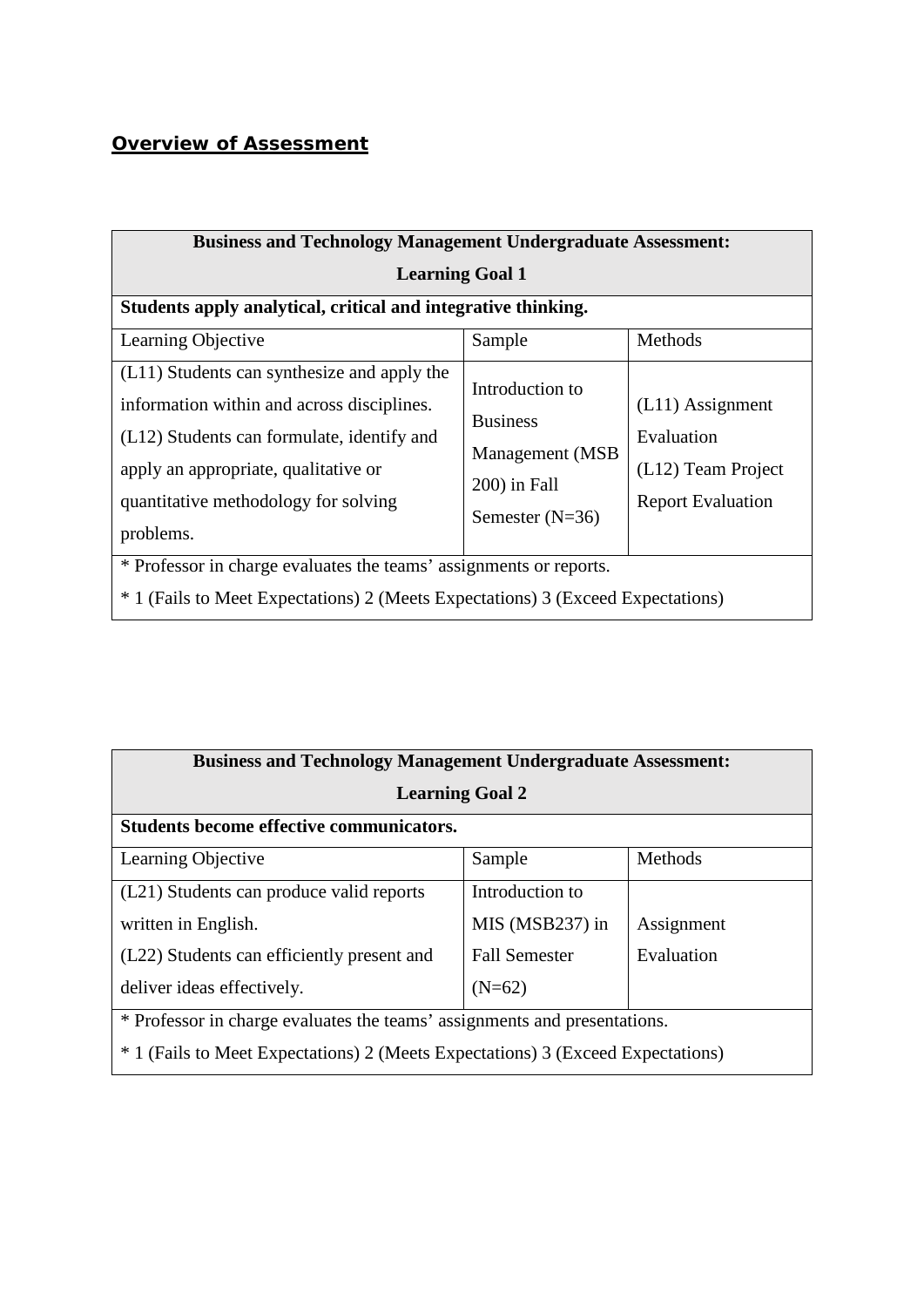| <b>Business and Technology Management Undergraduate Assessment:</b>             |                    |                     |  |  |  |  |  |  |
|---------------------------------------------------------------------------------|--------------------|---------------------|--|--|--|--|--|--|
| <b>Learning Goal 3</b>                                                          |                    |                     |  |  |  |  |  |  |
| Students will have effective leadership skills.                                 |                    |                     |  |  |  |  |  |  |
| Learning Objective                                                              | Sample             | Methods             |  |  |  |  |  |  |
| (L31) Students will demonstrate                                                 |                    |                     |  |  |  |  |  |  |
| characteristics that contribute to effective                                    | Investment         | Peer Evaluation and |  |  |  |  |  |  |
| teams.                                                                          | $(MSB411)$ in Fall | Course-embedded     |  |  |  |  |  |  |
| (L32) Students employ leadership and                                            | Semester $(N=16)$  | survey              |  |  |  |  |  |  |
| collaborative skills.                                                           |                    |                     |  |  |  |  |  |  |
| * Students evaluate using peer evaluation and course-embedded survey.           |                    |                     |  |  |  |  |  |  |
| * 1 (Fails to Meet Expectations) 2 (Meets Expectations) 3 (Exceed Expectations) |                    |                     |  |  |  |  |  |  |

| <b>Business and Technology Management Undergraduate Assessment:</b>                                                                                                                                                |                                                                     |                           |  |  |  |  |  |  |
|--------------------------------------------------------------------------------------------------------------------------------------------------------------------------------------------------------------------|---------------------------------------------------------------------|---------------------------|--|--|--|--|--|--|
| <b>Learning Goal 4</b>                                                                                                                                                                                             |                                                                     |                           |  |  |  |  |  |  |
| <b>Students acquire global business understanding</b>                                                                                                                                                              |                                                                     |                           |  |  |  |  |  |  |
| Learning Objective                                                                                                                                                                                                 | Sample                                                              | Methods                   |  |  |  |  |  |  |
| (L41) Students will be able to identify<br>relevant global issues and trend.<br>(L42) Students will be able to understand<br>the impact of the global environments on<br>business and technology issues and trend. | Technology<br>Management<br>$(MSB204)$ in Fall<br>Semester $(N=34)$ | Course-embedded<br>survey |  |  |  |  |  |  |
| * Students evaluate using course-embedded survey.<br>* 1 (Fails to Meet Expectations) 2 (Meets Expectations) 3 (Exceed Expectations)                                                                               |                                                                     |                           |  |  |  |  |  |  |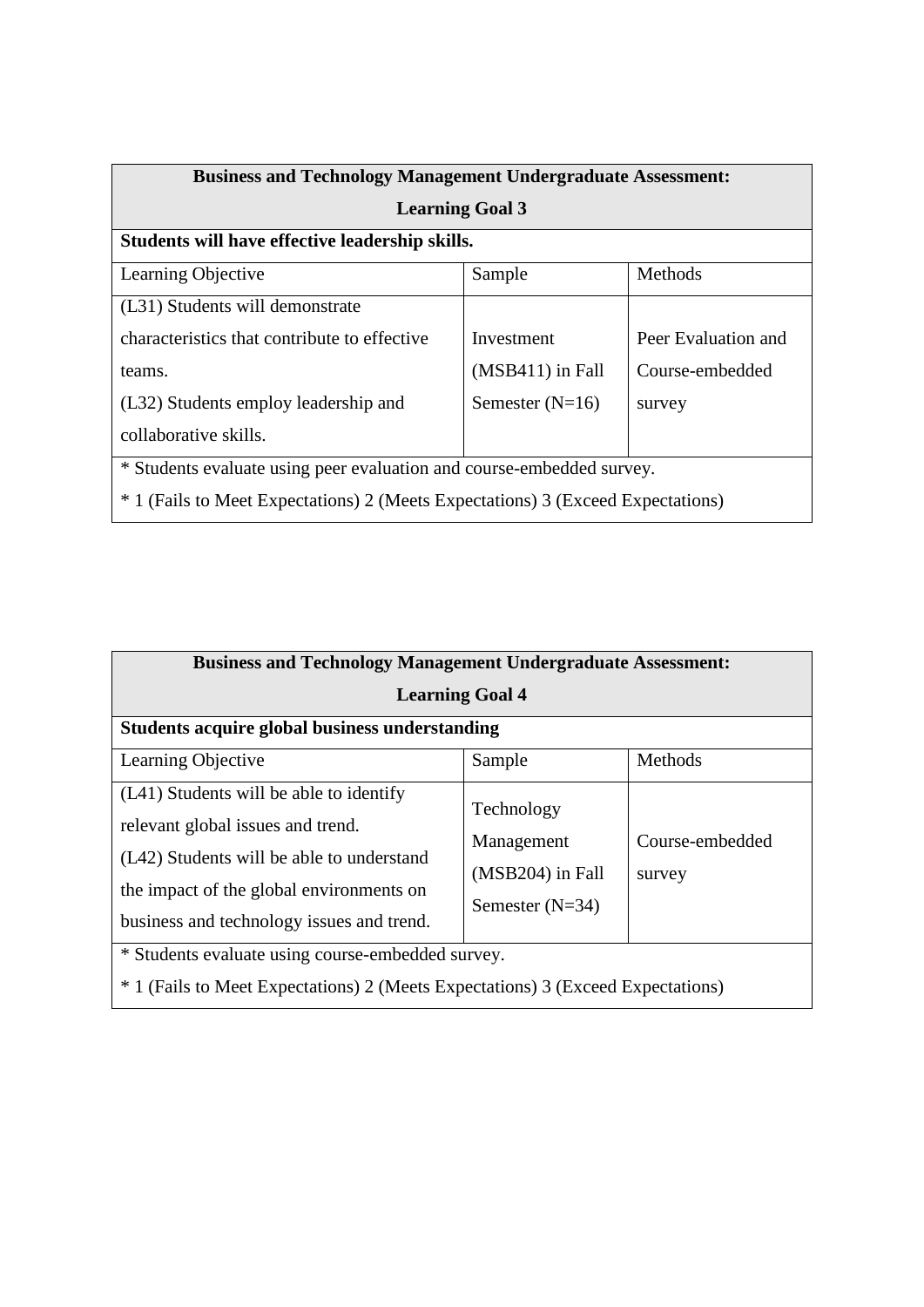# *Data Analysis and Results*

| Assessment Learning Goal 1<br>Professor in charge evaluates the teams' assignments or reports |                |                |                |                |                |                |                |                |                |
|-----------------------------------------------------------------------------------------------|----------------|----------------|----------------|----------------|----------------|----------------|----------------|----------------|----------------|
| Student                                                                                       |                |                | L11            |                | L12            |                |                |                |                |
| Number                                                                                        | T1             | T <sub>2</sub> | T <sub>3</sub> | <b>T4</b>      | T <sub>5</sub> | T1             | T <sub>2</sub> | T <sub>3</sub> | T <sub>4</sub> |
| 1                                                                                             | $\overline{2}$ | $\overline{2}$ | $\mathbf{1}$   | $\overline{2}$ | $\mathbf{1}$   | $\mathfrak{2}$ | $\mathbf{1}$   | $\mathbf{1}$   | 1              |
| $\sqrt{2}$                                                                                    | $\overline{2}$ | $\overline{2}$ | $\mathbf{1}$   | $\overline{2}$ | $\mathbf{1}$   | $\overline{2}$ | $\mathbf{1}$   | $\mathbf{1}$   | $\mathbf{1}$   |
| 3                                                                                             | $\overline{2}$ | $\overline{2}$ | $\mathbf{1}$   | $\overline{2}$ | $\mathbf{1}$   | $\overline{2}$ | $\mathbf{1}$   | $\mathbf{1}$   | $\mathbf{1}$   |
| $\overline{4}$                                                                                | $\overline{2}$ | $\overline{2}$ | $\mathbf{1}$   | $\overline{2}$ | $\mathbf{1}$   | $\overline{2}$ | $\mathbf{1}$   | $\mathbf{1}$   | $\mathbf{1}$   |
| 5                                                                                             | $\mathbf{1}$   | $\overline{2}$ | $\mathbf{1}$   | $\mathbf{1}$   | $\mathbf{1}$   | $\overline{2}$ | $\mathbf{1}$   | $\mathbf{1}$   | $\mathbf{1}$   |
| 6                                                                                             | $\mathbf{1}$   | $\overline{2}$ | $\mathbf{1}$   | $\mathbf{1}$   | $\mathbf{1}$   | $\overline{2}$ | $\mathbf{1}$   | $\mathbf{1}$   | 1              |
| $\overline{7}$                                                                                | $\mathbf{1}$   | $\overline{2}$ | $\mathbf{1}$   | $\mathbf{1}$   | $\mathbf{1}$   | $\overline{2}$ | $\mathbf{1}$   | $\mathbf{1}$   | $\mathbf{1}$   |
| 8                                                                                             | $\mathbf{1}$   | $\overline{2}$ | $\mathbf{1}$   | $\mathbf{1}$   | $\mathbf{1}$   | $\overline{2}$ | $\mathbf{1}$   | $\mathbf{1}$   | 1              |
| 9                                                                                             | $\overline{2}$ | $\overline{2}$ | $\sqrt{2}$     | $\overline{2}$ | $\mathbf{1}$   | $\overline{2}$ | $\overline{2}$ | $\mathbf{1}$   | $\overline{2}$ |
| 10                                                                                            | $\overline{2}$ | $\overline{2}$ | $\overline{2}$ | $\overline{2}$ | $\mathbf{1}$   | $\overline{2}$ | $\overline{2}$ | $\mathbf{1}$   | $\overline{2}$ |
| 11                                                                                            | $\overline{2}$ | $\overline{2}$ | $\mathfrak{2}$ | $\overline{2}$ | $\mathbf{1}$   | $\overline{2}$ | $\overline{2}$ | $\mathbf{1}$   | $\mathbf{2}$   |
| 12                                                                                            | $\overline{2}$ | $\overline{2}$ | $\overline{2}$ | $\overline{2}$ | $\mathbf{1}$   | $\overline{2}$ | $\overline{2}$ | $\mathbf{1}$   | $\overline{2}$ |
| 13                                                                                            | $\overline{2}$ | $\overline{2}$ | $\overline{2}$ | $\overline{2}$ | $\mathbf{1}$   | $\overline{2}$ | $\overline{2}$ | $\mathbf{1}$   | $\overline{2}$ |
| 14                                                                                            | $\overline{2}$ | $\overline{2}$ | $\overline{2}$ | $\overline{2}$ | $\mathbf{1}$   | $\overline{2}$ | $\overline{2}$ | $\mathbf{1}$   | $\overline{2}$ |
| 15                                                                                            | $\overline{2}$ | $\overline{2}$ | $\overline{2}$ | $\overline{2}$ | 1              | $\overline{2}$ | $\overline{2}$ | $\mathbf{1}$   | $\overline{2}$ |
| 16                                                                                            | $\overline{2}$ | $\overline{2}$ | $\overline{2}$ | $\overline{2}$ | $\mathbf{1}$   | $\overline{2}$ | $\overline{2}$ | $\mathbf{1}$   | $\overline{2}$ |
| 17                                                                                            | $\overline{2}$ | $\overline{2}$ | $\overline{2}$ | $\overline{2}$ | 1              | $\overline{2}$ | $\overline{2}$ | $\mathbf{1}$   | $\overline{2}$ |
| 18                                                                                            | $\overline{2}$ | $\overline{2}$ | $\overline{2}$ | $\overline{2}$ | $\mathbf{1}$   | $\overline{2}$ | $\overline{2}$ | $\mathbf{1}$   | $\overline{2}$ |
| 19                                                                                            | $\overline{2}$ | $\overline{2}$ | $\overline{2}$ | $\overline{2}$ | $\mathbf{1}$   | $\overline{2}$ | $\overline{2}$ | $\mathbf{1}$   | $\overline{2}$ |
| 20                                                                                            | $\overline{2}$ | $\overline{2}$ | $\overline{2}$ | $\overline{2}$ | $\mathbf{1}$   | $\overline{2}$ | $\overline{2}$ | $\mathbf{1}$   | $\overline{2}$ |
| 21                                                                                            | $\overline{2}$ | $\overline{2}$ | $\mathbf{1}$   | $\overline{2}$ | $\mathbf{1}$   | $\overline{2}$ | $\overline{2}$ | $\mathbf{1}$   | $\overline{2}$ |
| 22                                                                                            | $\overline{2}$ | $\overline{2}$ | $\mathbf{1}$   | $\overline{2}$ | $\mathbf{1}$   | $\overline{2}$ | $\overline{2}$ | $\mathbf{1}$   | $\overline{2}$ |
| 23                                                                                            | $\mathbf{2}$   | $\sqrt{2}$     | $\mathbf{1}$   | $\mathbf{2}$   | $\mathbf{1}$   | $\sqrt{2}$     | $\sqrt{2}$     | $\mathbf{1}$   | $\mathbf{2}$   |
| 24                                                                                            | $\overline{2}$ | $\overline{2}$ | $\mathbf{1}$   | $\overline{2}$ | $\mathbf{1}$   | $\overline{2}$ | $\overline{2}$ | $\mathbf{1}$   | $\overline{2}$ |
| 25                                                                                            | $\mathbf{1}$   | $\mathbf{2}$   | $\mathbf{1}$   | $\mathbf{1}$   | $\mathbf{1}$   | $\mathbf{1}$   | $\mathbf{1}$   | $\mathbf{1}$   | $\mathbf{1}$   |
| 26                                                                                            | $\mathbf{1}$   | $\mathbf{2}$   | $\mathbf{1}$   | $\mathbf 1$    | $\mathbf{1}$   | $1\,$          | $\mathbf{1}$   | $\mathbf{1}$   | $\mathbf{1}$   |
| 27                                                                                            | $\mathbf 1$    | $\mathbf{2}$   | $\mathbf{1}$   | $\mathbf{1}$   | $\mathbf{1}$   | $\mathbf{1}$   | $\mathbf{1}$   | $\mathbf{1}$   | $\mathbf{1}$   |
| 28                                                                                            | $\mathbf{1}$   | $\overline{2}$ | $\mathbf{1}$   | $\mathbf{1}$   | $\mathbf{1}$   | $\mathbf{1}$   | $\mathbf{1}$   | $\mathbf{1}$   | $\mathbf{1}$   |
| 29                                                                                            | $\overline{2}$ | $\overline{2}$ | $\overline{2}$ | $\overline{2}$ | $\mathbf{1}$   | $\mathbf{2}$   | $\overline{2}$ | $\mathbf{1}$   | $\overline{2}$ |
| 30                                                                                            | $\overline{2}$ | $\overline{2}$ | $\overline{2}$ | $\overline{2}$ | $\mathbf{1}$   | $\overline{2}$ | $\overline{2}$ | $\mathbf{1}$   | $\overline{2}$ |
| 31                                                                                            | $\overline{2}$ | $\mathbf{2}$   | $\overline{2}$ | $\overline{2}$ | $\mathbf{1}$   | $\overline{2}$ | $\overline{2}$ | $\mathbf{1}$   | $\overline{2}$ |
| 32                                                                                            | $\overline{2}$ | $\mathbf{2}$   | $\mathbf{2}$   | $\overline{2}$ | $\mathbf{1}$   | $\mathbf{2}$   | $\overline{c}$ | $\mathbf{1}$   | $\mathbf{2}$   |
| 33                                                                                            | $\overline{2}$ | $\overline{c}$ | $\mathbf{1}$   | $\overline{2}$ | $\mathbf{1}$   | $\mathbf{1}$   | $\mathbf{1}$   | $\mathbf{1}$   | $\mathbf{1}$   |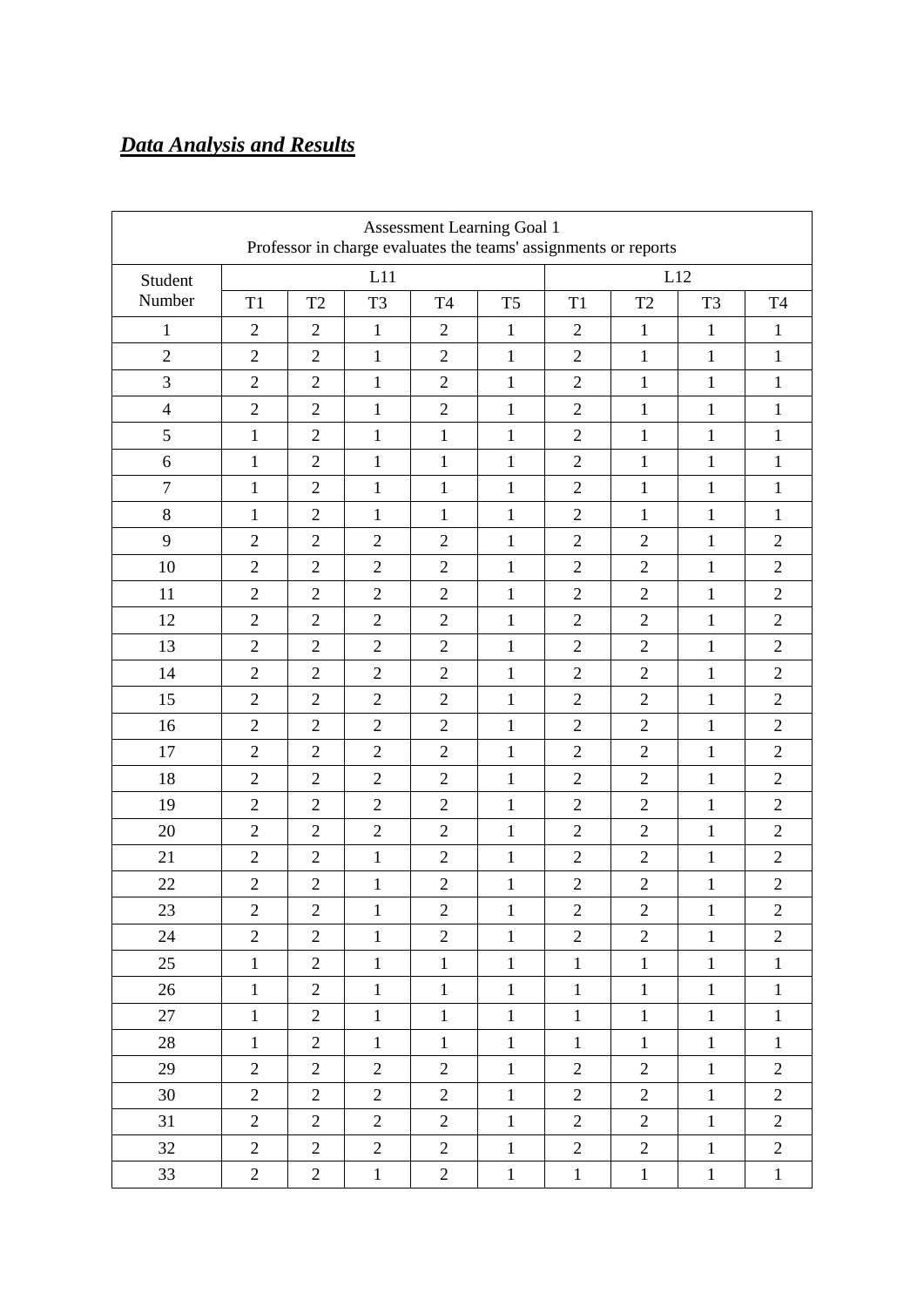| 34              | $\overline{2}$ | 2              |                  | $\overline{2}$   |                |              |                |                |                |
|-----------------|----------------|----------------|------------------|------------------|----------------|--------------|----------------|----------------|----------------|
| 35              | $\overline{2}$ | $\overline{2}$ |                  | $\overline{2}$   |                |              |                |                |                |
| 36              | $\overline{2}$ | $\overline{2}$ |                  | $\overline{2}$   |                |              |                |                |                |
| 3 point total   | $\theta$       | $\theta$       | $\boldsymbol{0}$ | $\boldsymbol{0}$ | $\overline{0}$ | $\mathbf{0}$ | $\overline{0}$ | $\overline{0}$ | $\overline{0}$ |
| 2 point total   | 28             | 36             | 16               | 28               | $\overline{0}$ | 28           | 20             | $\overline{0}$ | 20             |
| 1 point total   | 8              | $\Omega$       | 20               | 8                | 36             | 8            | 16             | 36             | 16             |
| Mean            | <u>1.78</u>    | 2.00           | <u>1.44</u>      | <u>1.78</u>      | 1.00           | <u>1.78</u>  | <u>1.56</u>    | 1.00           | <u>1.56</u>    |
| Overall<br>Mean |                |                | <b>1.60</b>      |                  |                |              | <u>1.47</u>    |                |                |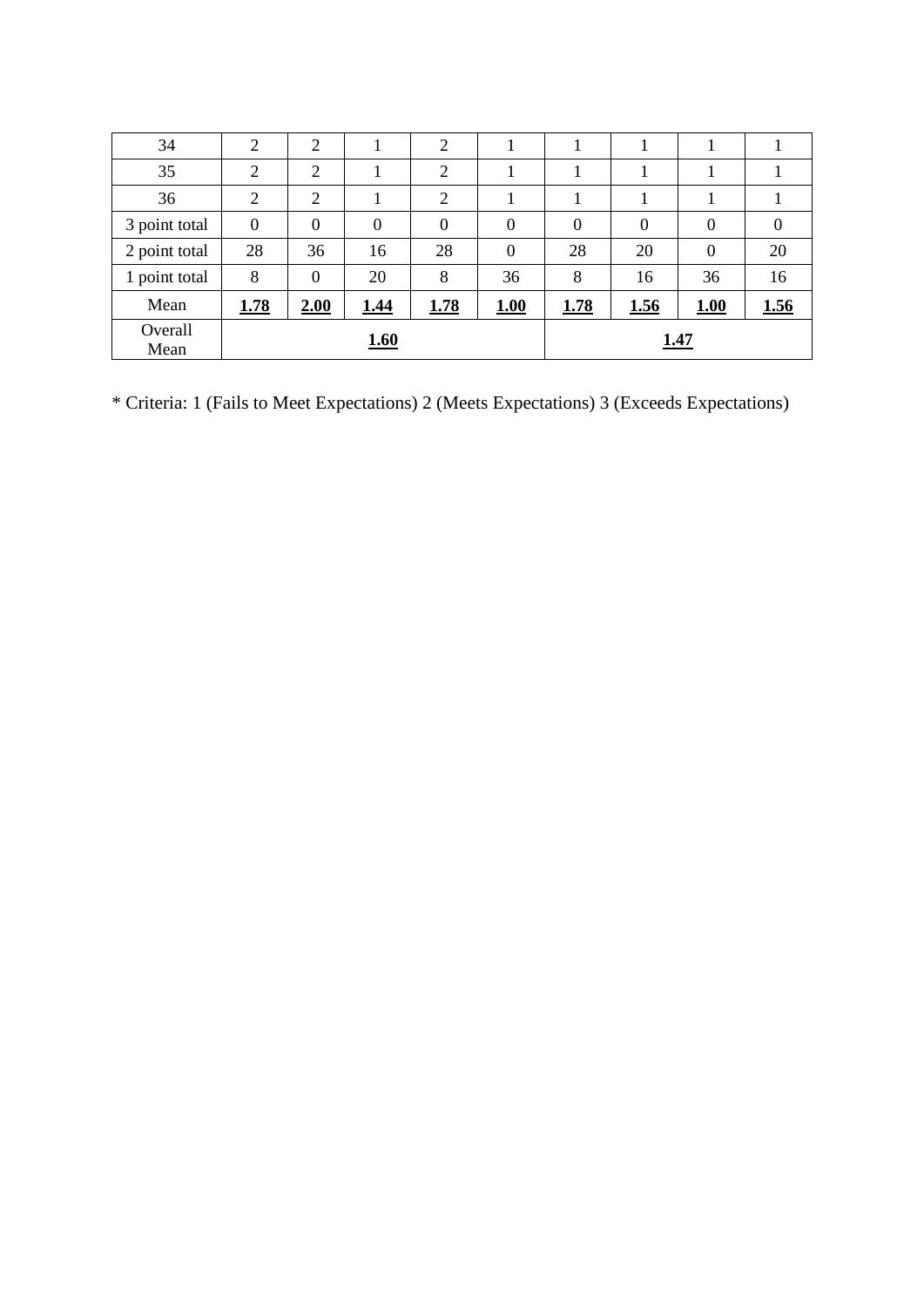| <b>Assessment Learning Goal 2</b> |                                                                 |                |                |                |                |                |                |                |                |                |
|-----------------------------------|-----------------------------------------------------------------|----------------|----------------|----------------|----------------|----------------|----------------|----------------|----------------|----------------|
|                                   | Professor in charge evaluates the teams' assignments or reports |                |                |                |                |                |                |                |                |                |
| Student                           |                                                                 | L21            |                |                | L22            |                |                |                |                |                |
| Number                            | T1                                                              | T <sub>2</sub> | T <sub>3</sub> | T <sub>4</sub> | T1             | T <sub>2</sub> | T <sub>3</sub> | T <sub>4</sub> | T <sub>5</sub> | T <sub>6</sub> |
| 1                                 | 3                                                               | 3              | 3              | $\overline{2}$ | $\mathbf{2}$   | $\overline{2}$ | $\overline{2}$ | $\mathbf{2}$   | $\overline{2}$ | $\overline{2}$ |
| $\mathfrak{2}$                    | 3                                                               | 3              | 3              | $\overline{2}$ | $\sqrt{2}$     | $\sqrt{2}$     | $\mathbf{2}$   | $\mathfrak{2}$ | $\mathbf{2}$   | $\mathfrak{2}$ |
| $\overline{3}$                    | 3                                                               | $\overline{3}$ | 3              | $\overline{2}$ | $\mathbf{2}$   | $\overline{2}$ | $\overline{2}$ | $\overline{2}$ | $\overline{2}$ | $\overline{2}$ |
| $\overline{4}$                    | 3                                                               | 3              | 3              | $\overline{2}$ | $\overline{2}$ | $\overline{2}$ | $\overline{2}$ | $\overline{2}$ | $\overline{2}$ | $\overline{2}$ |
| 5                                 | 3                                                               | 3              | 3              | $\overline{2}$ | $\overline{2}$ | $\overline{2}$ | $\overline{2}$ | $\mathfrak{2}$ | $\mathbf{2}$   | $\overline{2}$ |
| 6                                 | 3                                                               | 3              | 3              | $\mathbf{2}$   | $\mathbf{2}$   | $\sqrt{2}$     | $\overline{2}$ | $\sqrt{2}$     | $\overline{2}$ | $\overline{2}$ |
| $\overline{7}$                    | 3                                                               | 3              | 3              | $\overline{2}$ | $\overline{2}$ | $\overline{2}$ | $\overline{2}$ | $\overline{2}$ | $\overline{2}$ | $\overline{2}$ |
| 8                                 | 3                                                               | 3              | 3              | $\overline{2}$ | $\overline{2}$ | $\overline{2}$ | $\overline{2}$ | $\overline{2}$ | $\overline{2}$ | $\overline{2}$ |
| 9                                 | 3                                                               | $\overline{3}$ | 3              | $\overline{2}$ | $\overline{2}$ | $\overline{2}$ | $\overline{2}$ | $\mathfrak{2}$ | $\overline{2}$ | $\overline{2}$ |
| 10                                | 3                                                               | 3              | 3              | $\mathbf{2}$   | $\mathbf{2}$   | $\overline{2}$ | $\overline{2}$ | $\overline{2}$ | $\overline{2}$ | $\overline{2}$ |
| 11                                | 3                                                               | $\overline{3}$ | 3              | $\overline{2}$ | $\overline{2}$ | $\overline{2}$ | $\overline{2}$ | $\overline{2}$ | $\overline{2}$ | $\overline{2}$ |
| 12                                | 3                                                               | 3              | 3              | $\overline{2}$ | $\overline{2}$ | $\overline{2}$ | $\overline{2}$ | $\overline{2}$ | $\overline{2}$ | $\overline{2}$ |
| 13                                | 3                                                               | 3              | 3              | 3              | $\mathfrak{2}$ | 3              | $\overline{2}$ | $\mathfrak{2}$ | $\overline{2}$ | $\overline{2}$ |
| 14                                | 3                                                               | 3              | 3              | 3              | $\mathbf{2}$   | 3              | $\overline{2}$ | $\overline{2}$ | $\overline{2}$ | $\overline{2}$ |
| 15                                | 3                                                               | $\overline{3}$ | 3              | 3              | $\overline{2}$ | 3              | $\overline{2}$ | $\overline{2}$ | $\overline{2}$ | $\overline{2}$ |
| 16                                | 3                                                               | 3              | 3              | 3              | $\overline{2}$ | 3              | $\overline{2}$ | $\overline{2}$ | $\overline{2}$ | $\overline{2}$ |
| 17                                | 3                                                               | $\overline{3}$ | 3              | 3              | $\mathfrak{2}$ | 3              | $\overline{2}$ | $\mathfrak{2}$ | $\overline{2}$ | $\overline{2}$ |
| 18                                | 3                                                               | 3              | 3              | 3              | $\overline{2}$ | 3              | $\overline{2}$ | $\mathbf{2}$   | $\overline{2}$ | $\overline{2}$ |
| 19                                | 3                                                               | 3              | 3              | 3              | $\overline{2}$ | 3              | $\overline{2}$ | $\overline{2}$ | $\overline{2}$ | $\overline{2}$ |
| 20                                | 3                                                               | $\mathbf{1}$   | 3              | $\overline{2}$ | $\overline{2}$ | $\overline{2}$ | $\overline{2}$ | $\overline{2}$ | $\overline{2}$ | $\mathfrak{2}$ |
| 21                                | $\overline{3}$                                                  | $\mathbf{1}$   | $\overline{3}$ | $\overline{2}$ | $\overline{2}$ | $\overline{2}$ | $\overline{2}$ | $\overline{2}$ | $\overline{2}$ | $\overline{2}$ |
| 22                                | $\overline{3}$                                                  | $\mathbf{1}$   | $\overline{3}$ | $\overline{2}$ | $\overline{2}$ | $\overline{2}$ | $\overline{2}$ | $\overline{2}$ | $\overline{2}$ | $\overline{2}$ |
| 23                                | $\overline{3}$                                                  | $\mathbf{1}$   | $\overline{3}$ | $\overline{2}$ | $\overline{2}$ | $\overline{2}$ | $\overline{2}$ | $\overline{2}$ | $\overline{2}$ | $\overline{2}$ |
| 24                                | $\overline{3}$                                                  | $\mathbf{1}$   | $\overline{3}$ | $\overline{2}$ | $\overline{2}$ | $\overline{2}$ | $\overline{2}$ | $\overline{2}$ | $\overline{2}$ | $\overline{2}$ |
| 25                                | $\overline{3}$                                                  | $\mathbf{1}$   | $\overline{3}$ | $\overline{2}$ | $\overline{2}$ | $\overline{2}$ | $\overline{2}$ | $\overline{2}$ | $\overline{2}$ | $\overline{2}$ |
| 26                                | $\overline{3}$                                                  | $\overline{3}$ | $\overline{3}$ | $\overline{3}$ | $\overline{2}$ | $\overline{2}$ | $\overline{3}$ | $\overline{2}$ | $\overline{2}$ | $\overline{2}$ |
| $\overline{27}$                   | $\overline{3}$                                                  | $\overline{3}$ | $\overline{3}$ | $\overline{3}$ | $\overline{2}$ | $\overline{2}$ | $\overline{3}$ | $\overline{2}$ | $\overline{2}$ | $\overline{2}$ |
| 28                                | $\overline{3}$                                                  | $\overline{3}$ | $\overline{3}$ | $\overline{3}$ | $\overline{2}$ | $\overline{2}$ | $\overline{3}$ | $\overline{2}$ | $\overline{2}$ | $\overline{2}$ |
| 29                                | $\overline{3}$                                                  | $\overline{3}$ | $\overline{3}$ | $\overline{3}$ | $\overline{2}$ | $\overline{2}$ | $\overline{3}$ | $\overline{2}$ | $\overline{2}$ | $\overline{2}$ |
| 30                                | $\overline{3}$                                                  | $\overline{3}$ | $\overline{3}$ | 3              | $\overline{2}$ | $\overline{2}$ | $\overline{3}$ | $\overline{2}$ | $\overline{2}$ | $\overline{2}$ |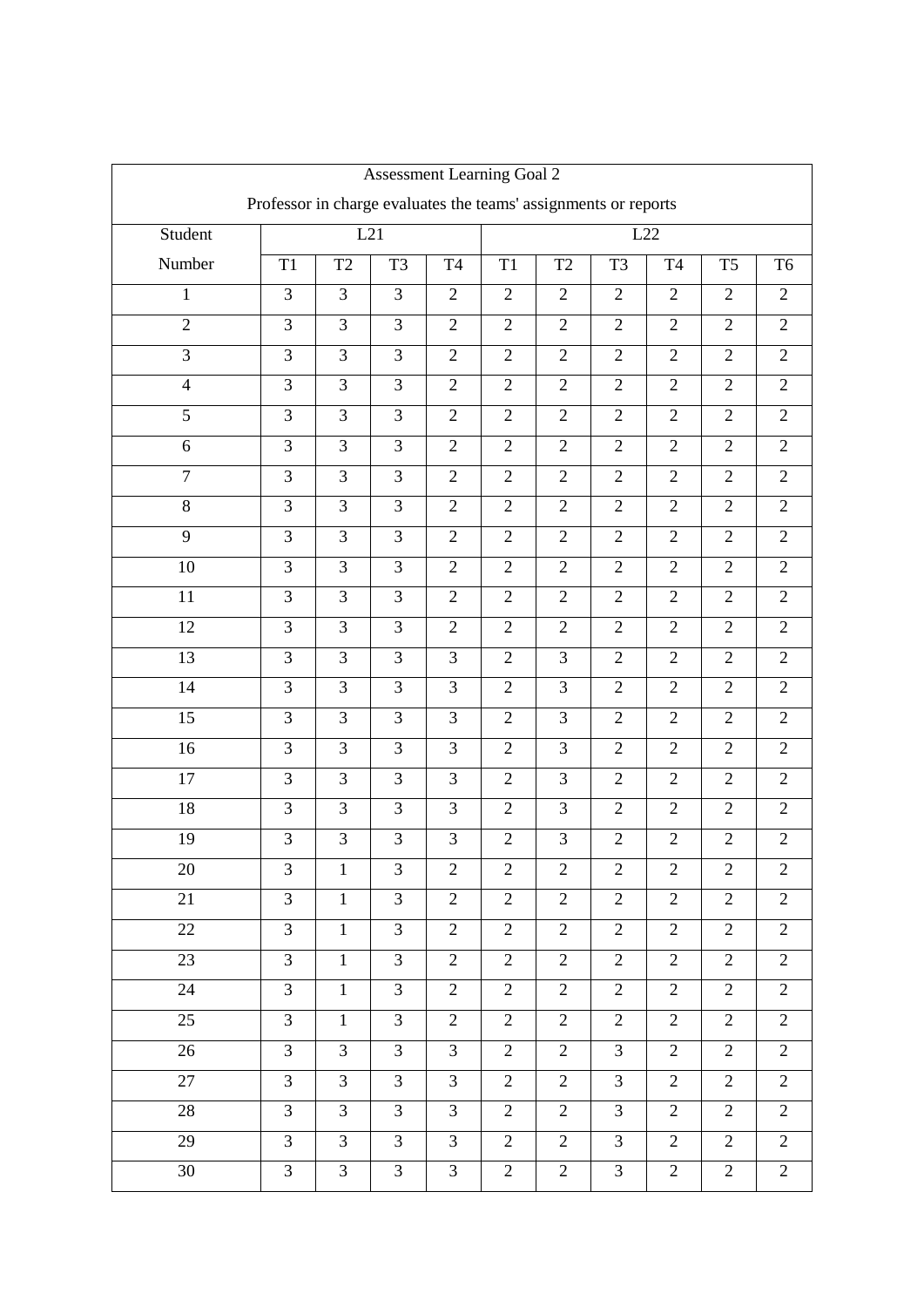| 31              | 3                | 3                | 3                | 3                | $\overline{2}$   | $\overline{2}$   | 3                | $\overline{2}$   | $\overline{2}$   | $\overline{2}$   |
|-----------------|------------------|------------------|------------------|------------------|------------------|------------------|------------------|------------------|------------------|------------------|
| 32              | $\overline{3}$   | $\overline{3}$   | $\overline{3}$   | $\overline{3}$   | $\overline{3}$   | $\overline{2}$   | 3                | 3                | $\overline{2}$   | $\overline{3}$   |
| 33              | 3                | 3                | $\overline{3}$   | 3                | 3                | $\overline{2}$   | 3                | 3                | $\overline{2}$   | 3                |
| 34              | 3                | 3                | 3                | 3                | 3                | $\overline{2}$   | 3                | 3                | $\overline{2}$   | 3                |
| 35              | 3                | $\overline{3}$   | 3                | 3                | 3                | $\overline{2}$   | 3                | 3                | $\overline{2}$   | 3                |
| 36              | 3                | $\overline{3}$   | $\overline{3}$   | $\overline{3}$   | 3                | $\overline{2}$   | 3                | 3                | $\overline{2}$   | $\overline{3}$   |
| 37              | 3                | $\overline{3}$   | $\overline{3}$   | 3                | 3                | $\overline{2}$   | 3                | 3                | $\overline{2}$   | $\overline{3}$   |
| 38              | $\overline{3}$   | $\overline{3}$   | $\overline{3}$   | $\overline{3}$   | $\overline{3}$   | $\overline{3}$   | $\overline{3}$   | $\overline{3}$   | $\overline{3}$   | $\overline{2}$   |
| 39              | 3                | $\overline{3}$   | $\overline{3}$   | 3                | 3                | 3                | 3                | 3                | 3                | $\mathfrak{2}$   |
| 40              | $\overline{3}$   | $\overline{3}$   | $\overline{3}$   | $\overline{3}$   | 3                | 3                | 3                | 3                | $\overline{3}$   | $\overline{2}$   |
| 41              | 3                | $\overline{3}$   | $\overline{3}$   | $\overline{3}$   | 3                | 3                | 3                | 3                | 3                | $\overline{2}$   |
| 42              | 3                | $\overline{3}$   | $\overline{3}$   | $\overline{3}$   | 3                | 3                | 3                | $\overline{3}$   | 3                | $\mathbf{2}$     |
| 43              | 3                | $\overline{3}$   | $\overline{3}$   | 3                | 3                | 3                | 3                | 3                | 3                | $\mathbf{2}$     |
| 44              | 3                | $\overline{3}$   | $\overline{3}$   | $\overline{3}$   | $\overline{2}$   | $\overline{2}$   | 3                | $\overline{2}$   | $\overline{2}$   | $\overline{2}$   |
| 45              | 3                | $\overline{3}$   | 3                | 3                | $\overline{2}$   | $\overline{2}$   | 3                | $\overline{2}$   | $\overline{2}$   | $\overline{2}$   |
| 46              | $\overline{3}$   | $\overline{3}$   | $\overline{3}$   | $\overline{3}$   | $\overline{2}$   | $\sqrt{2}$       | $\overline{3}$   | $\overline{2}$   | $\overline{2}$   | $\overline{2}$   |
| 47              | 3                | $\overline{3}$   | 3                | 3                | $\overline{2}$   | $\overline{2}$   | 3                | $\mathfrak{2}$   | $\overline{2}$   | $\mathbf{2}$     |
| 48              | $\overline{3}$   | $\overline{3}$   | $\overline{3}$   | $\overline{3}$   | $\overline{2}$   | $\overline{2}$   | 3                | $\overline{2}$   | $\overline{2}$   | $\overline{2}$   |
| $\overline{49}$ | 3                | $\overline{3}$   | $\overline{3}$   | $\overline{3}$   | $\overline{2}$   | $\overline{2}$   | 3                | $\overline{2}$   | $\overline{2}$   | $\overline{2}$   |
| 50              | 3                | $\mathbf{1}$     | $\overline{3}$   | $\overline{2}$   | 3                | $\overline{2}$   | 3                | 3                | 3                | $\mathfrak{Z}$   |
| 51              | 3                | $\mathbf{1}$     | 3                | 2                | 3                | $\overline{2}$   | 3                | 3                | 3                | 3                |
| $\overline{52}$ | 3                | $\mathbf{1}$     | $\overline{3}$   | $\overline{2}$   | 3                | $\overline{2}$   | 3                | 3                | 3                | $\overline{3}$   |
| 53              | 3                | $\mathbf{1}$     | 3                | $\overline{2}$   | 3                | $\overline{2}$   | 3                | 3                | 3                | 3                |
| 54              | 3                | $\mathbf{1}$     | 3                | $\mathbf{2}$     | 3                | $\overline{2}$   | 3                | $\mathfrak{Z}$   | 3                | $\mathfrak{Z}$   |
| 55              | 3                | $\mathbf{1}$     | 3                | $\overline{2}$   | 3                | $\sqrt{2}$       | 3                | 3                | 3                | 3                |
| 56              | $\overline{3}$   | $\overline{3}$   | $\overline{3}$   | $\overline{2}$   | $\overline{2}$   | $\overline{2}$   | $\overline{2}$   | $\overline{2}$   | 3                | $\overline{2}$   |
| 57              | $\overline{3}$   | $\overline{3}$   | 3                | $\overline{2}$   | $\overline{2}$   | $\overline{2}$   | $\overline{2}$   | $\overline{2}$   | 3                | $\overline{2}$   |
| 58              | $\overline{3}$   | $\overline{3}$   | $\overline{3}$   | $\overline{2}$   | $\sqrt{2}$       | $\sqrt{2}$       | $\overline{2}$   | $\overline{2}$   | $\overline{3}$   | $\overline{2}$   |
| 59              | $\overline{3}$   | 3                | 3                | $\overline{2}$   | $\sqrt{2}$       | $\sqrt{2}$       | $\overline{2}$   | $\overline{2}$   | 3                | $\overline{2}$   |
| $\overline{60}$ | $\overline{3}$   | $\overline{3}$   | $\overline{3}$   | $\overline{2}$   | $\overline{2}$   | $\overline{2}$   | $\overline{2}$   | $\overline{2}$   | $\overline{3}$   | $\overline{2}$   |
| $\overline{61}$ | $\overline{3}$   | $\overline{3}$   | $\overline{3}$   | $\overline{2}$   | $\overline{2}$   | $\overline{2}$   | $\overline{2}$   | $\overline{2}$   | $\overline{3}$   | $\overline{2}$   |
| 62              | $\overline{3}$   | $\overline{3}$   | $\overline{3}$   | $\overline{2}$   | $\sqrt{2}$       | $\overline{2}$   | $\overline{2}$   | $\overline{2}$   | 3                | $\overline{2}$   |
| 3 point total   | 62               | 50               | 62               | 31               | 18               | 13               | 30               | 18               | 19               | 12               |
| 2 point total   | $\boldsymbol{0}$ | $\boldsymbol{0}$ | $\boldsymbol{0}$ | 31               | 44               | 49               | 32               | 44               | 43               | 50               |
| 1 point total   | $\boldsymbol{0}$ | 12               | $\boldsymbol{0}$ | $\boldsymbol{0}$ | $\boldsymbol{0}$ | $\boldsymbol{0}$ | $\boldsymbol{0}$ | $\boldsymbol{0}$ | $\boldsymbol{0}$ | $\boldsymbol{0}$ |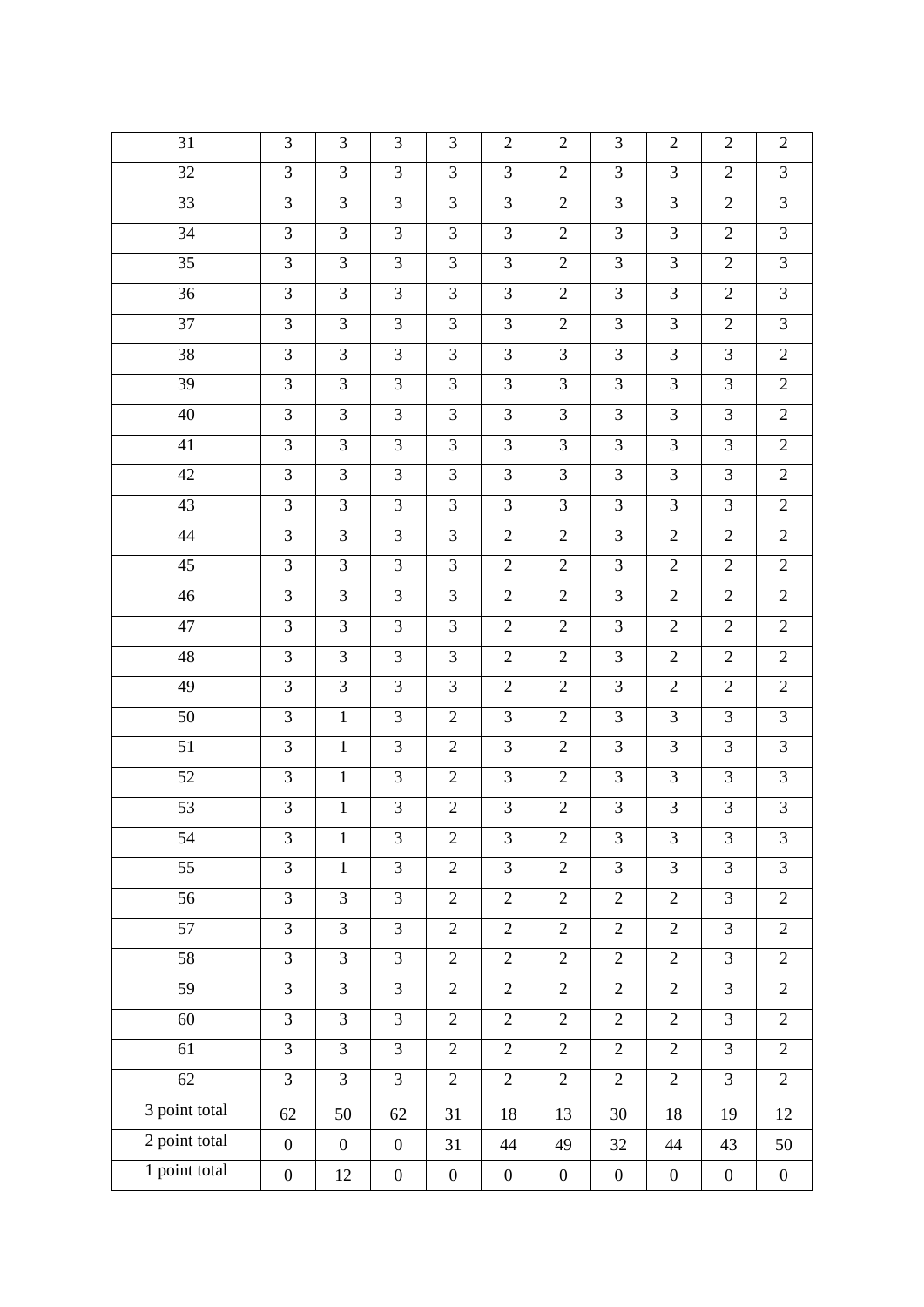| Mean         | 3.00 | 2.61 | 3.00 | 2.50 | 2.29 | 221<br>4.41 | 2.48 | 2.29 | 2.31 | <u>2.19</u> |
|--------------|------|------|------|------|------|-------------|------|------|------|-------------|
| Overall Mean |      |      | 2.78 |      |      |             | 2.30 |      |      |             |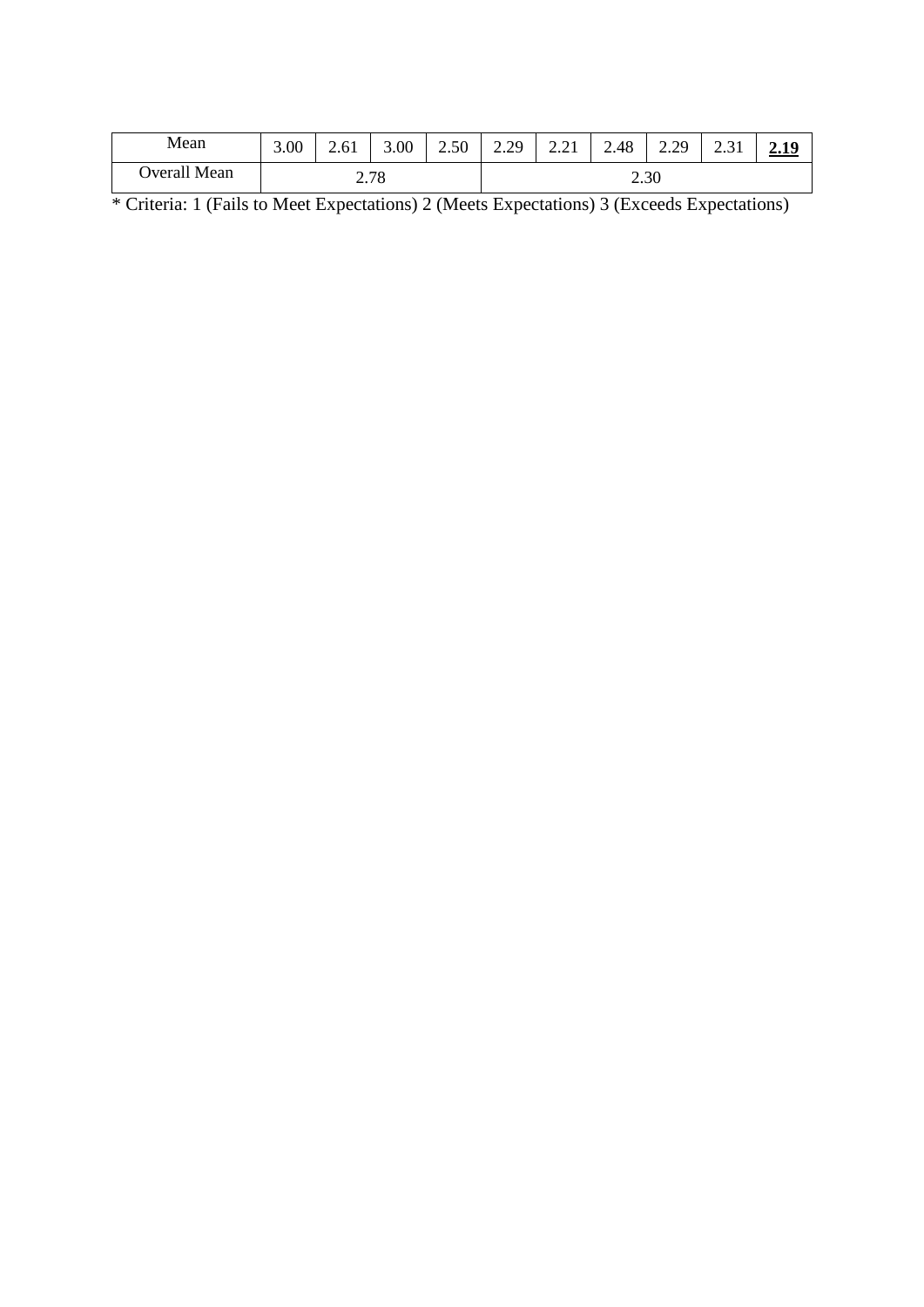| Assessment Learning Goal 3                                          |                |                 |                 |                |                 |                 |  |  |  |
|---------------------------------------------------------------------|----------------|-----------------|-----------------|----------------|-----------------|-----------------|--|--|--|
| Students evaluate using peer evaluation and course-embedded survey. |                |                 |                 |                |                 |                 |  |  |  |
| Student                                                             |                | L31             |                 |                | L32             |                 |  |  |  |
| Number                                                              | T1             | $\overline{T2}$ | $\overline{T3}$ | T <sub>1</sub> | $\overline{T2}$ | $\overline{T3}$ |  |  |  |
| $\overline{1}$                                                      | $\overline{3}$ | $\overline{2}$  | $\overline{2}$  | $\overline{2}$ | $\overline{3}$  | $\overline{3}$  |  |  |  |
| $\overline{2}$                                                      | $\overline{2}$ | $\overline{2}$  | $\overline{3}$  | $\overline{3}$ | $\overline{2}$  | $\overline{2}$  |  |  |  |
| $\overline{3}$                                                      | $\overline{2}$ | $\overline{2}$  | $\overline{3}$  | $\overline{3}$ | $\overline{2}$  | $\overline{2}$  |  |  |  |
| $\overline{4}$                                                      | $\overline{3}$ | $\overline{3}$  | $\overline{3}$  | $\overline{3}$ | $\overline{3}$  | $\overline{2}$  |  |  |  |
| $\overline{5}$                                                      | $\overline{3}$ | $\overline{3}$  | $\overline{2}$  | $\overline{3}$ | $\overline{2}$  | $\overline{3}$  |  |  |  |
| $\overline{6}$                                                      | $\overline{3}$ | $\overline{3}$  | $\overline{3}$  | $\overline{3}$ | $\overline{3}$  | $\overline{3}$  |  |  |  |
| $\overline{7}$                                                      | $\overline{3}$ | $\overline{2}$  | $\overline{3}$  | $\overline{3}$ | $\overline{3}$  | $\overline{3}$  |  |  |  |
| $\overline{8}$                                                      | $\overline{2}$ | $\overline{2}$  | $\overline{3}$  | $\overline{3}$ | $\overline{2}$  | $\overline{2}$  |  |  |  |
| $\overline{9}$                                                      | $\overline{2}$ | $\overline{3}$  | $\overline{3}$  | $\overline{3}$ | $\overline{2}$  | $\overline{2}$  |  |  |  |
| 10                                                                  | $\overline{3}$ | $\overline{3}$  | $\overline{3}$  | $\overline{3}$ | $\overline{3}$  | $\overline{3}$  |  |  |  |
| 11                                                                  | $\overline{2}$ | $\overline{3}$  | $\overline{3}$  | $\overline{3}$ | $\overline{3}$  | $\overline{2}$  |  |  |  |
| 12                                                                  | $\overline{3}$ | $\overline{2}$  | $\overline{3}$  | $\overline{3}$ | $\overline{2}$  | $\overline{2}$  |  |  |  |
| 13                                                                  | $\overline{2}$ | $\overline{2}$  | $\overline{3}$  | $\overline{3}$ | $\overline{2}$  | $\overline{3}$  |  |  |  |
| $\overline{14}$                                                     | $\overline{3}$ | $\overline{3}$  | $\overline{3}$  | $\overline{3}$ | $\overline{3}$  | $\overline{3}$  |  |  |  |
| $\overline{15}$                                                     | $\overline{2}$ | $\overline{3}$  | $\overline{3}$  | $\overline{2}$ | $\overline{2}$  | $\overline{3}$  |  |  |  |
| 16                                                                  | $\overline{2}$ | $\overline{1}$  | $\overline{3}$  | $\overline{3}$ | $\overline{2}$  | $\overline{2}$  |  |  |  |
| 3 point total                                                       | $\overline{8}$ | $\overline{8}$  | 14              | 14             | $\overline{7}$  | $\overline{8}$  |  |  |  |
| 2 point total                                                       | $\overline{8}$ | $\overline{7}$  | $\overline{2}$  | $\overline{2}$ | $\overline{9}$  | 8               |  |  |  |
| 1 point total                                                       | $\overline{0}$ | $\mathbf{1}$    | $\overline{0}$  | $\overline{0}$ | $\overline{0}$  | $\overline{0}$  |  |  |  |
| Mean                                                                | 2.50           | 2.44            | 2.88            | 2.88           | 2.44            | 2.50            |  |  |  |
| <b>Overall Mean</b>                                                 |                | 2.60            |                 | 2.60           |                 |                 |  |  |  |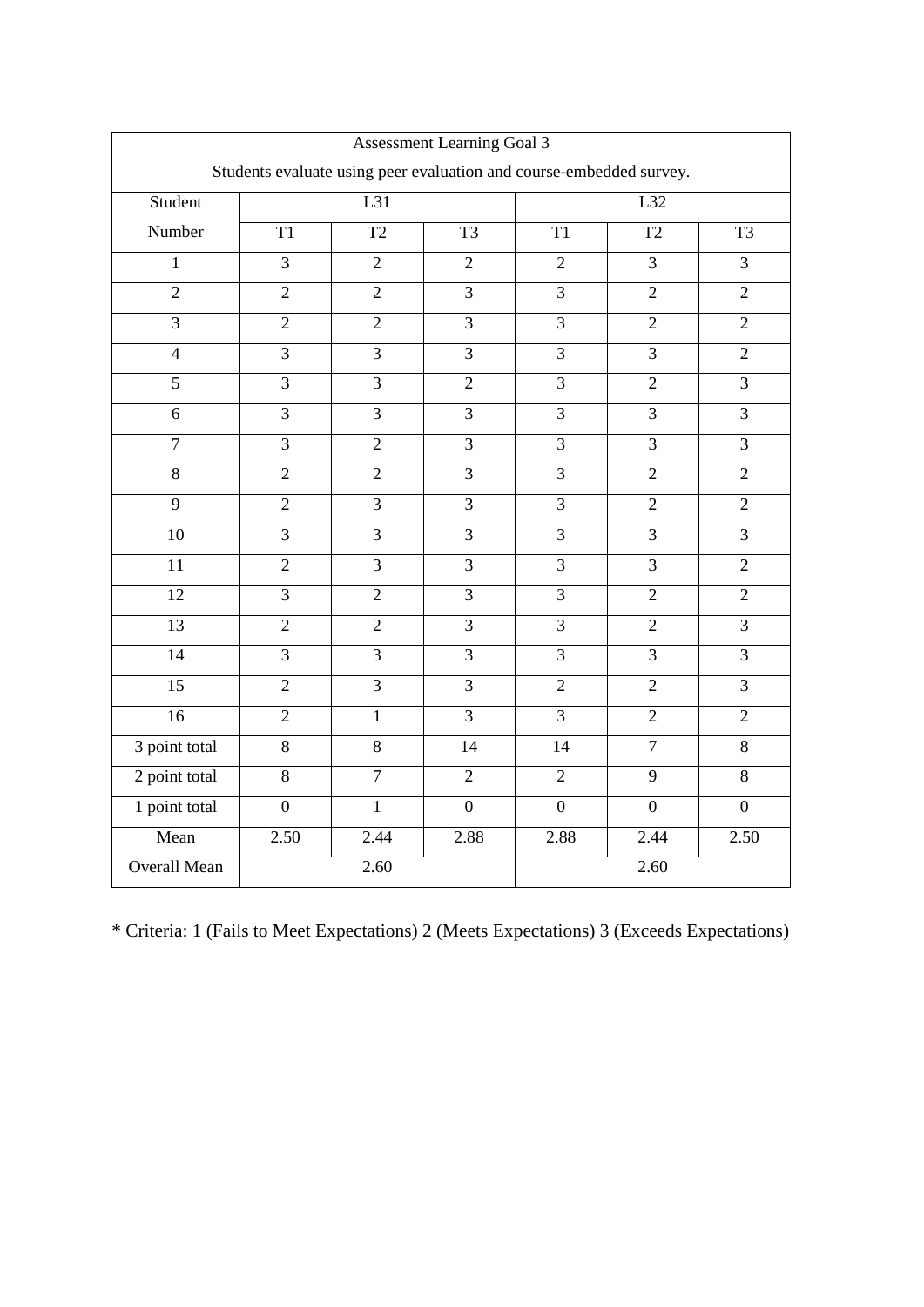| Assessment Learning Goal 4<br>Students evaluate using course-embedded survey. |                |                |                             |                |                     |  |  |  |
|-------------------------------------------------------------------------------|----------------|----------------|-----------------------------|----------------|---------------------|--|--|--|
| <b>Student Number</b>                                                         |                | L41            |                             |                | L42                 |  |  |  |
|                                                                               | T1             | T <sub>2</sub> | T <sub>3</sub>              | $\mathbf{T}1$  | $\operatorname{T2}$ |  |  |  |
| $\mathbf{1}$                                                                  | 3              | $\mathfrak{Z}$ | 3                           | 3              | $\overline{3}$      |  |  |  |
| $\overline{2}$                                                                | $\overline{2}$ | $\mathfrak{Z}$ | $\sqrt{2}$                  | 3              | 3                   |  |  |  |
| 3                                                                             | $\mathbf{2}$   | $\mathfrak{Z}$ | $\sqrt{2}$                  | $\overline{2}$ | $\mathbf{2}$        |  |  |  |
| $\overline{4}$                                                                | $\mathfrak{Z}$ | $\mathbf{2}$   | $\mathbf{1}$                | 3              | $\mathbf{2}$        |  |  |  |
| 5                                                                             | $\overline{2}$ | 3              | $\overline{2}$              | $\overline{3}$ | 3                   |  |  |  |
| 6                                                                             | 3              | $\mathfrak{Z}$ | $\overline{2}$              | $\overline{2}$ | 3                   |  |  |  |
| $\tau$                                                                        | 3              | $\overline{2}$ | 3                           | 3              | $\overline{2}$      |  |  |  |
| $8\,$                                                                         | $\overline{2}$ | $\mathfrak{Z}$ | $\overline{2}$              | 3              | 3                   |  |  |  |
| 9                                                                             | 3              | $\mathfrak{Z}$ | $\overline{2}$              | 3              | 3                   |  |  |  |
| 10                                                                            | 3              | $\sqrt{2}$     | $\mathbf{1}$                | $\overline{2}$ | $\overline{3}$      |  |  |  |
| 11                                                                            | $\overline{2}$ | $\sqrt{2}$     | $\overline{2}$              | 3              | 3                   |  |  |  |
| 12                                                                            | $\mathfrak{Z}$ | $\mathfrak{Z}$ | $\mathfrak{Z}$              | 3              | $\mathfrak{Z}$      |  |  |  |
| 13                                                                            | $\mathfrak{Z}$ | $\mathfrak{Z}$ | $\sqrt{2}$                  | 3              | 3                   |  |  |  |
| 14                                                                            | $\mathfrak{Z}$ | 3              | 3                           | 3              | 3                   |  |  |  |
| 15                                                                            | $\mathfrak{Z}$ | $\mathfrak{Z}$ | $\overline{2}$              | 3              | $\mathfrak{Z}$      |  |  |  |
| 16                                                                            | 3              | $\overline{2}$ | $\overline{2}$              | $\overline{2}$ | 3                   |  |  |  |
| 17                                                                            | $\overline{2}$ | $\overline{2}$ | $\sqrt{2}$                  | 3              | 3                   |  |  |  |
| 18                                                                            | 3              | $\overline{2}$ | 3                           | $\overline{2}$ | 3                   |  |  |  |
| 19                                                                            | $\mathbf{2}$   | $\sqrt{2}$     | $\sqrt{2}$                  | $\mathbf{2}$   | $\sqrt{2}$          |  |  |  |
| 20                                                                            | $\overline{2}$ | $\sqrt{2}$     | 3                           | $\overline{2}$ | $\overline{2}$      |  |  |  |
| 21                                                                            | 3              | $\mathfrak 3$  | $\ensuremath{\mathfrak{Z}}$ | $\mathfrak{Z}$ | 3                   |  |  |  |
| 22                                                                            | 3              | 3              | $\overline{c}$              | 3              | 3                   |  |  |  |
| 23                                                                            | 3              | 3              | $\mathfrak{Z}$              | $\mathfrak{Z}$ | $\mathfrak{Z}$      |  |  |  |
| 24                                                                            | $\overline{3}$ | $\mathfrak{Z}$ | $\overline{c}$              | $\overline{3}$ | $\overline{3}$      |  |  |  |
| 25                                                                            | $\overline{3}$ | $\mathfrak{Z}$ | $\overline{2}$              | $\overline{3}$ | 3                   |  |  |  |
| $26\,$                                                                        | 3              | $\overline{3}$ | $\overline{2}$              | $\overline{3}$ | $\overline{c}$      |  |  |  |
| 27                                                                            | $\mathfrak{Z}$ | $\sqrt{2}$     | $\overline{2}$              | $\overline{3}$ | $\sqrt{2}$          |  |  |  |
| $28\,$                                                                        | $\overline{3}$ | $\mathfrak{Z}$ | $\overline{c}$              | $\overline{c}$ | 3                   |  |  |  |
| 29                                                                            | $\overline{3}$ | $\sqrt{2}$     | $\overline{c}$              | 3              | $\overline{3}$      |  |  |  |
| 30                                                                            | $\overline{2}$ | $\overline{c}$ | $\,1\,$                     | 3              | $\overline{3}$      |  |  |  |
| 31                                                                            | $\overline{2}$ | $\overline{2}$ | $\mathbf{1}$                | $\overline{2}$ | $\overline{2}$      |  |  |  |
| 32                                                                            | $\overline{2}$ | $\mathfrak{Z}$ | $\overline{2}$              | 3              | 3                   |  |  |  |
| 33                                                                            | $\mathfrak{Z}$ | $\mathfrak{Z}$ | 3                           | $\overline{3}$ | $\mathfrak{Z}$      |  |  |  |
| 34                                                                            | $\mathfrak{Z}$ | $\mathfrak{Z}$ | $\overline{c}$              | $\mathfrak{Z}$ | $\mathfrak{Z}$      |  |  |  |
| 3 point total                                                                 | 23             | 21             | $\mathbf{9}$                | 25             | 26                  |  |  |  |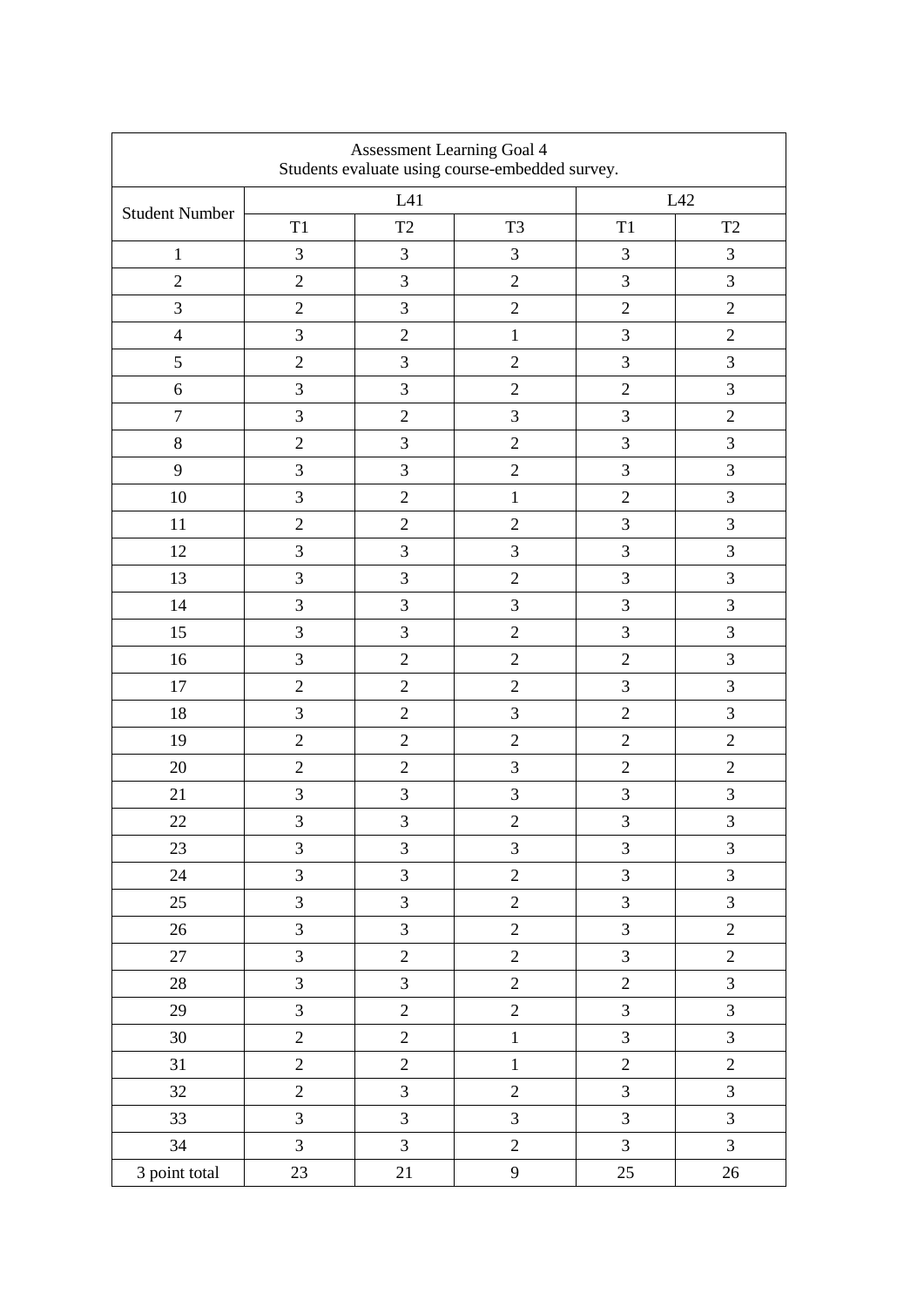| 2 point total       |      |      |      |                |      |
|---------------------|------|------|------|----------------|------|
| 1 point total       |      |      |      |                |      |
| Mean                | 2.68 | 2.62 | 2.15 | 2.74           | 2.76 |
| <b>Overall Mean</b> | 2.48 |      |      | $\Omega$ $\pi$ |      |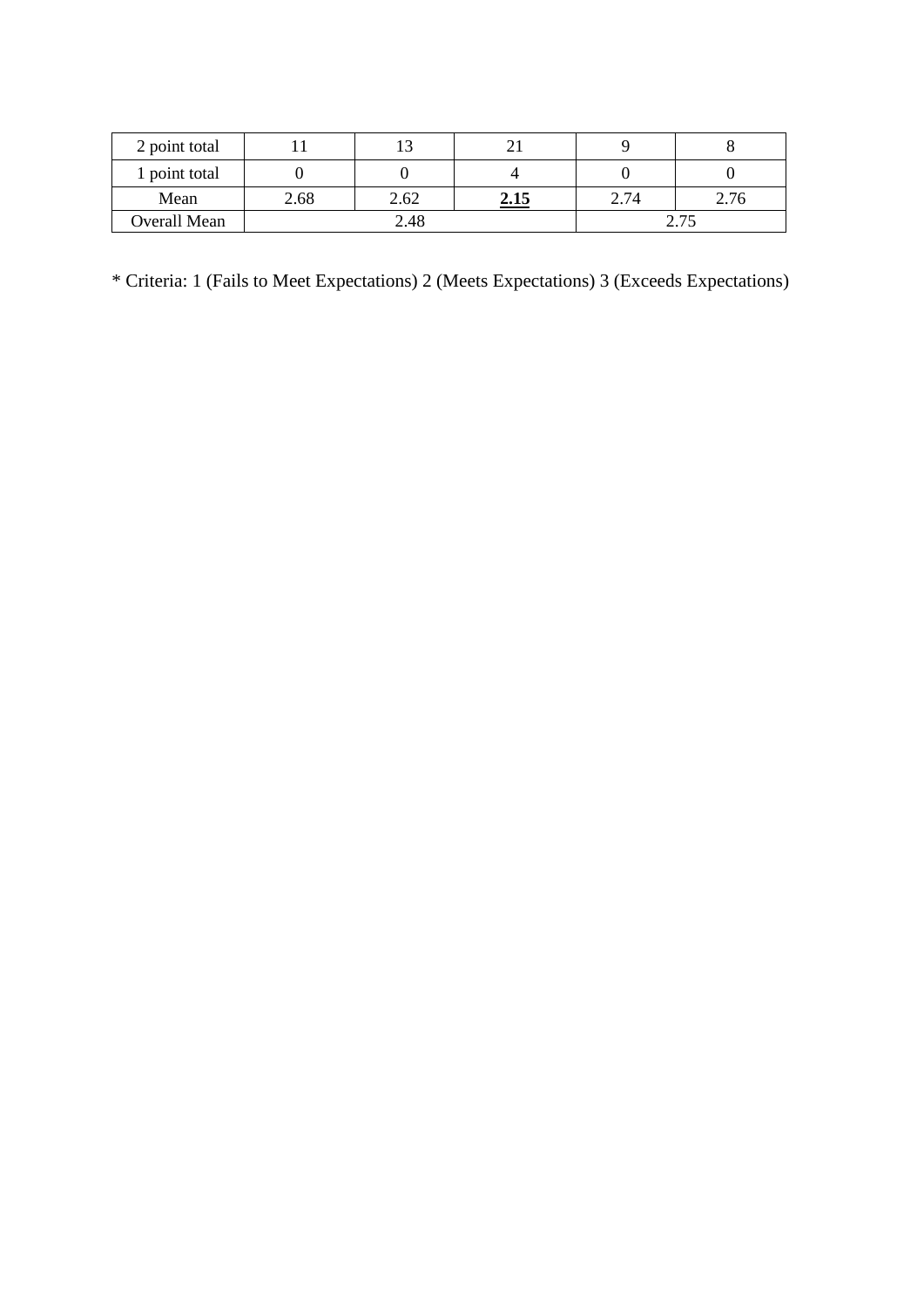### *Result Interpretation and Comments*

#### **- Learning Goal 1 – Objective 1 (L11)**

The overall mean score for L11 is 1.6. This result implies that students' performances do not meet expectations in this learning objective. However, all the students were able to meet expectations in 'Inter-disciplinary Alternatives (Trait 2)'. It implies that students were able to identify and discuss a set of feasible inter-disciplinary alternatives. There seems to be difficulties in verifying suggested findings since no students met expectations on performance levels in 'Effective Research Capability (Trait 3)' and 'Verify Suggested Findings (Trait 5).' Thus, the BTM needs to put much more emphasis to help students synthesize and apply the information within and across disciplines.

#### **- Learning Goal 1 – Objective 2 (L12)**

The overall mean score for L12 is 1.48, and this result tells that the students' performance levels do not meet expectations in this objective. This score is the lowest one among other objectives. In particular, all students failed to meet expectation in 'Use proper methods and tools for analysis (Trait 5).' The BTM needs to identify the source of struggle to assist students to find the comprehensive solutions for finding problems, applying the appropriate quantitative/qualitative methodological analysis tools and making reasonable conclusion through the process.

#### **- Learning Goal 2 – Objective 1 (L21)**

The overall mean score for L21 is 2.78. The result implies that the students are able to write valid reports. Above all, the students performed very well in 'Logic & Organization' and 'Spelling and Grammar,' which they scored 3.00 and 3.00, respectively. This shows that students are not only able to write report with correct spelling and grammar, but also write with logic and good organization of contents. All criteria scored higher than 2.50.

#### **- Learning Goal 2 – Objective 2 (L22)**

The overall mean score for L22 is 2.30. According to this result, students' performance level meets the expectation in presenting ideas effectively. All students scored 2.0 or above for entire traits. The highest score was 2.48 in 'Voice Quality and Pace (Trait 3)." The lowest score was 2.19 in 'Ability to Answer Questions (Trait 6).' BTM needs to assist students to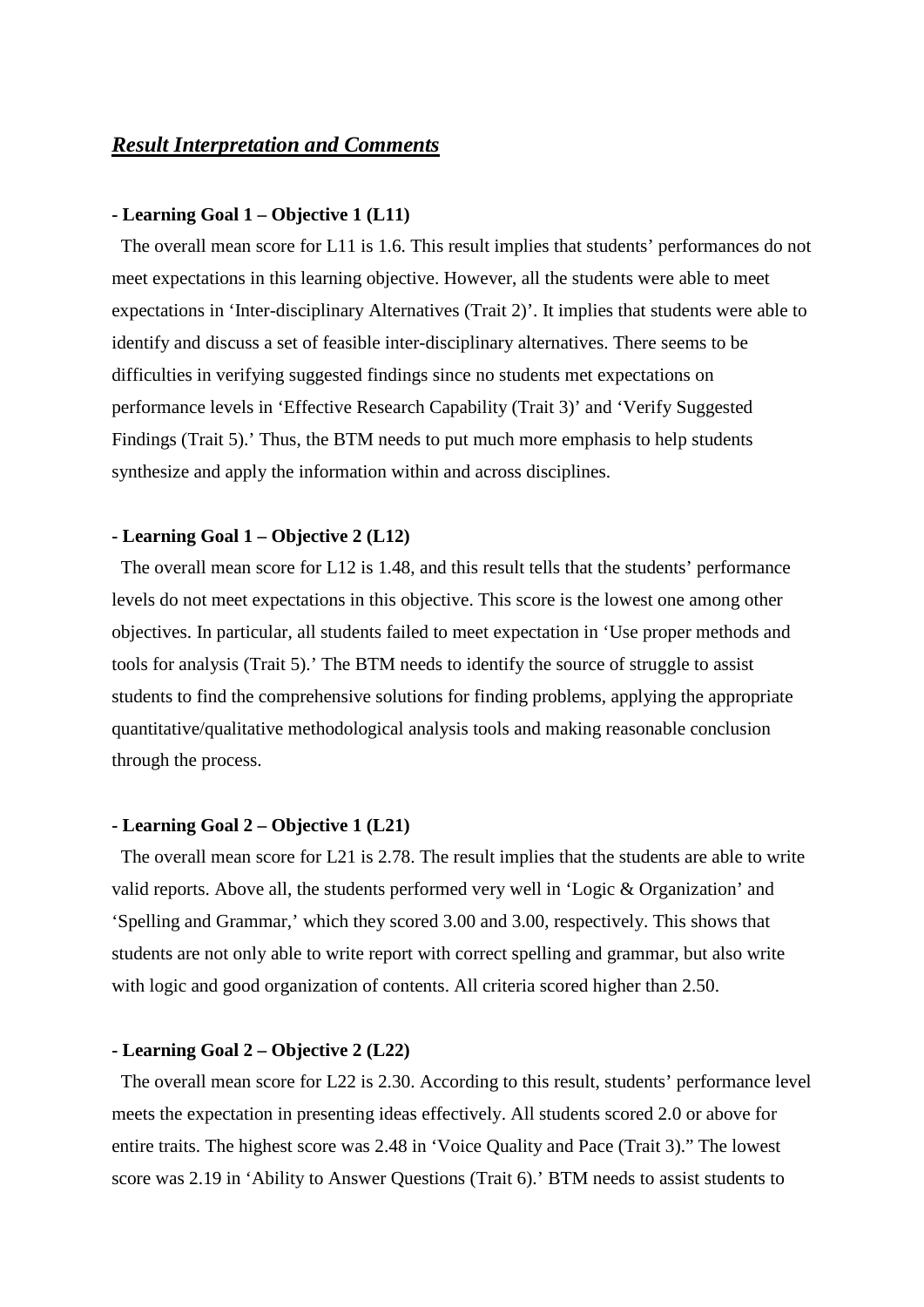address questions during their presentation with relevant and correct information.

#### **- Learning Goal 3 – Objective 1 (L31)**

The overall mean score for L31 is 2.60. This result implies that students' performances meet the expectations in demonstrating characteristics that contribute to effective teams. In particular, the average score for 'Contributions (Trait 3)' is 2.88. This shows that students put great contributions by listening and acknowledging others' ideas. However, performance levels for 'Commitment (Trait 1)' and 'Balance between task and interpersonal relations (Trait 2)' could be improved. More effort is needed to help students to commit and to have balance when working in teams compared to contributions.

#### **- Learning Goal 3 – Objective 2 (L32)**

The overall mean score for L32 is 2.60, and this shows that students are able to employ leadership and collaborative skills successfully. The highest score is 2.88 in 'Sharing Vision (Trait 1),' and lowest score is 2.44 for 'Facilitate Communication (Trait 2).' The BTM needs to put more effort to foster atmosphere of communication and cooperation.

#### **- Learning Goal 4 – Objective 1 (L41)**

The overall mean score for L41 is 2.48. This implies that students were able to meet expectations in identifying global issues and trends. Students scored 'Identification of Global Issues (Trait 1)' and 'Understand the Global Issues (Trait 2)' 2.68 and 2.62, respectively. According to these scores, students were able to identify and understand relevant global issues and trends. Students scored 2.15 in 'Understand Cultural Differences (Trait 3).' The BTM needs to help students learn and understand more about the global cultural differences compared to identification and understanding global issues.

#### **- Learning Goal 4 – Objective 2 (L42)**

The overall mean score for L42 is 2.75. According to this result, the students were able to understand the impact of the global environment on business and technology issues and trends. The performance level of 'Knowledge of Global Issues (Trait 1)' and 'Understand the Impact of Global Business and Technology Issues (Trait 2)' was 2.74 and 2.76, respectively. This implies that students understand not only the global issues but also their impact.